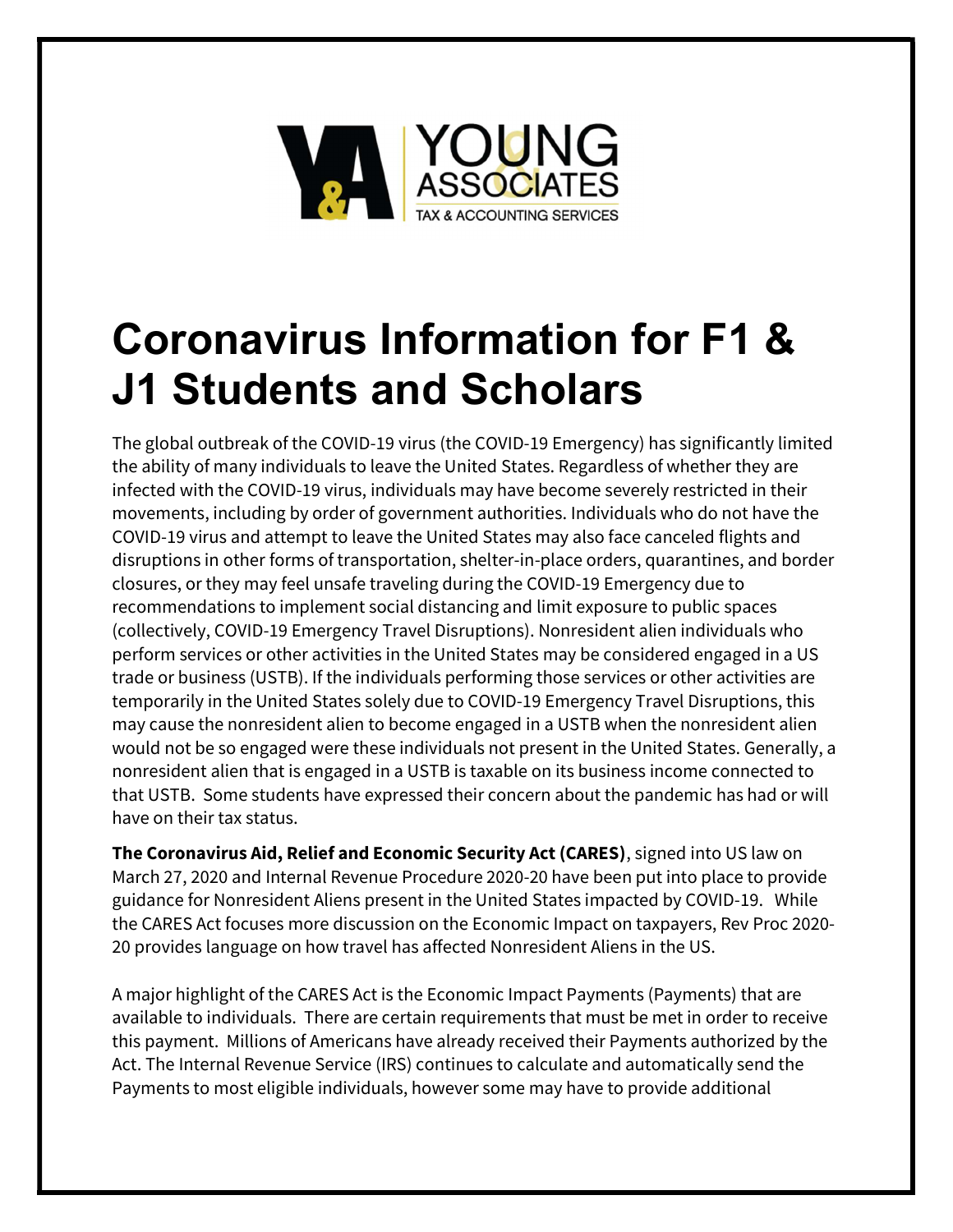information to the IRS to get their Payments. It is important to note that these are considered one-time payments and are not taxable income for recipients because the rebate is a credit against tax liability and is refundable for taxpayers with no tax liability to offset. In order to claim CARES, each taxpayer must also have a Social Security Number.

#### Below are Frequently Asked Questions and Answers related to the CARES Act and Revenue Procedure 2020-20 for international students and scholars.

1. Question: If I am a Nonresident Alien is present in the United States, and due to COVID-19 would not normally meet the Substantial Presence Test, have enough days of presence, will I be considered a Resident Alien for income tax purposes?

Answer: An Eligible Individual who intended to leave the United States during the individual's COVID-19 Emergency Period, but was unable to do so due to COVID-19 Emergency Travel Disruptions, may exclude the individual's COVID-19 Emergency Period (up to 60 calendar days of presence in the United States) for purposes of applying the Substantial Presence Test. The COVID-19 Emergency will be considered a medical condition that prevented the Eligible Individual from leaving the United States on each day during the individual's COVID-19 Emergency Period and, as generally required by the Medical Condition Exception, will not be treated as a preexisting medical condition. Also, in determining an individual's eligibility for treaty benefits with respect to income from employment or the performance of other dependent personal services within the United States, any days of presence during the individual's COVID-19 Emergency Period on which the individual was unable to leave the United States due to COVID-19 Emergency Travel Disruptions will not be counted. The days will be required to be reported on IRS Form 8843 in conjunction with the Form 1040-NR or 1040-NR-EZ.

#### 2. **Question:** Who is eligible to receive the payment?

Answer: You may be eligible to receive a Payment if you:

- Are a U.S. citizen, Permanent Resident, or qualifying Resident Alien;
- Cannot be claimed as a dependent on someone else's return;
- Have a Social Security number (SSN) that is valid for employment (valid SSN);
- and Exception: If either spouse is a member of the U.S. Armed Forces at any time during the taxable year, then only one spouse needs to have a valid SSN;
- Have Adjusted Gross Income below an amount based on your filing status and the number of your qualifying children.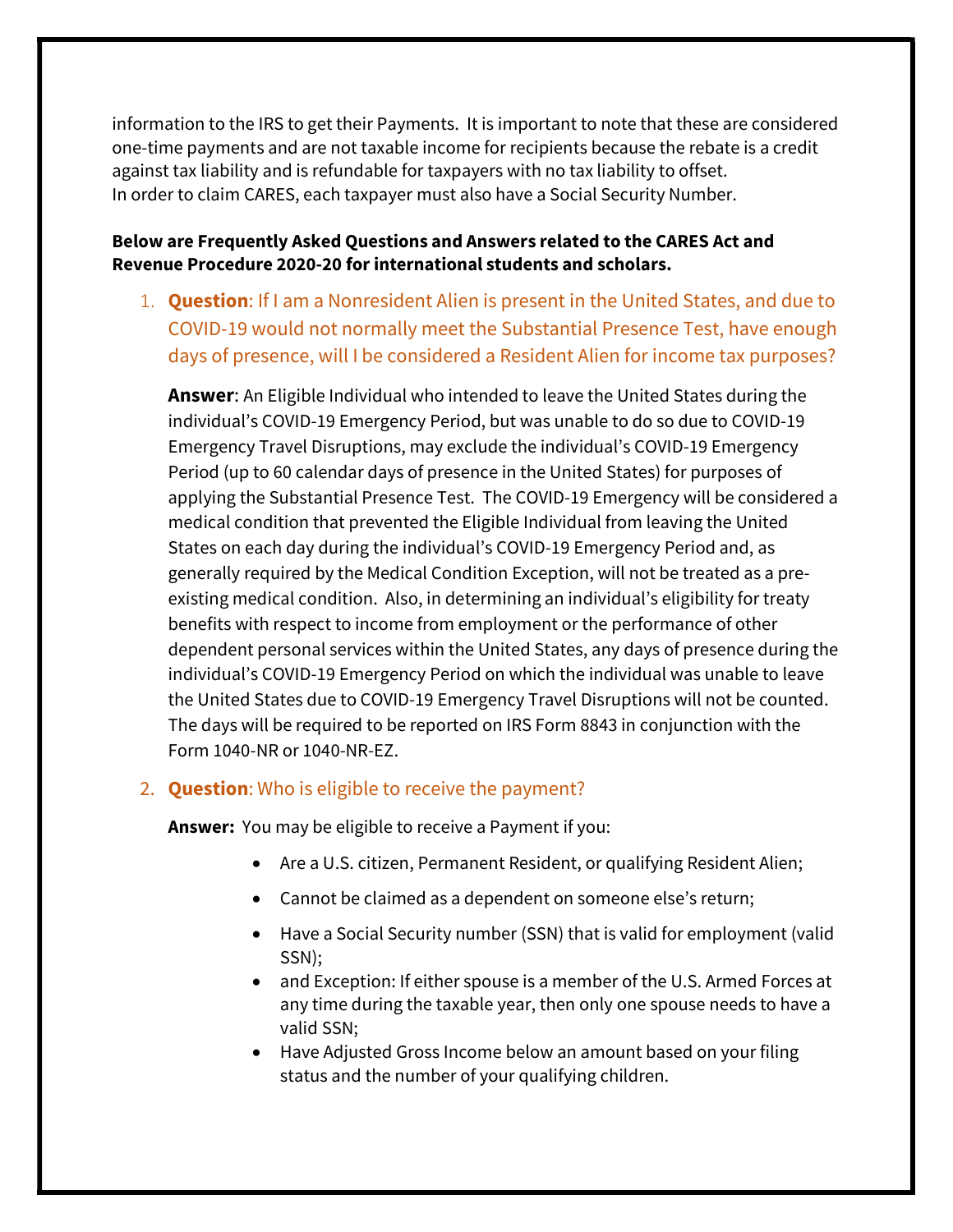3. **Question**: I need to file a tax return but am concerned about visiting a tax professional or local community organization in person right now to get help with my tax return. How long is the Payment available?

Answer: Payments will be made throughout the rest of 2020. If you do not receive a Payment this year, you can also claim it by filing a tax return for 2020 next year.

4. **Question**: I filed a joint tax return with my spouse. Will we receive a Payment if I have a valid SSN and my spouse has an Individual Taxpayer Identification Number (ITIN)?

Answer: No, when spouses file jointly, both spouses must have valid SSNs to receive a Payment with one exception. If either spouse is a member of the U.S. Armed Forces at any time during the taxable year, only one spouse needs to have a valid SSN.

If spouses file separately, the spouse who has an SSN may qualify for a Payment; the other spouse without a valid SSN will not qualify.

#### 5. **Question:** What is meant by a valid SSN for a Payment?

Answer: A valid SSN for a Payment is one that is valid for employment and is issued by the Social Security Administration (SSA) before the due date of your 2019 tax return (including the filing deadline postponement to July 15 and an extension to October 15 if you request it) or your 2018 tax return (including extensions) if you haven't filed your 2019 tax return.

If the individual was a US citizen when they received the SSN, then it is valid for employment. If "Not Valid for Employment" is printed on the individual's Social Security card and the individual's immigration status has changed so that they are now a US citizen or permanent resident, ask the SSA for a new Social Security card. However, if "Valid for Work Only With DHS Authorization" is printed on the individual's Social Security card, the individual has the required SSN only as long as the Department of Homeland Security authorization is valid.

#### 6. **Question**: As a US Citizen living abroad, am I entitled to a Payment?

Answer: Yes, US citizens living outside the country are eligible for the Payment. Anyone eligible to file Form 1040 or Form 1040-SR is an eligible person if they have a valid SSN and cannot be claimed as a dependent of another taxpayer. Nonresident aliens who file or would file Form 1040-NR or Form 1040-NR-EZ are not eligible for the Payment.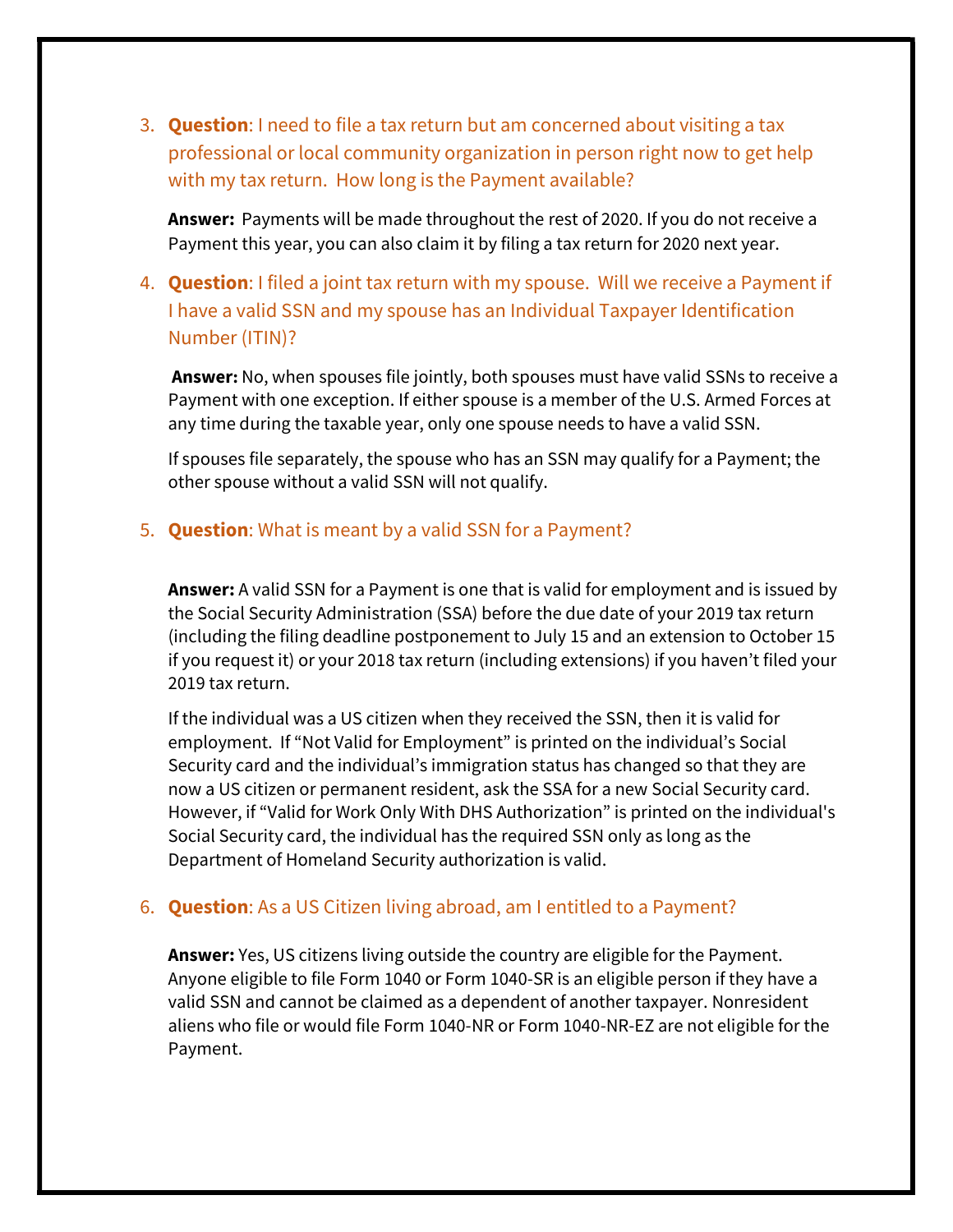## 7. **Question**: Will I receive the Payment if I am not a US Citizen, US Permanent Resident, or a resident of US territories?

Answer: US resident aliens with a valid SSN are eligible for the Payment if they can't be claimed as a dependent of another taxpayer. If you are eligible to file Form 1040 or Form 1040-SR like US citizens for 2019, including by filing a joint federal tax return with a US citizen or US resident alien spouse, file Form 1040 or Form 1040-SR with the IRS for 2019 even if your income isn't enough to require you to file a tax return. You don't need to take any action if you already filed a Form 1040 or Form 1040-SR for 2019 or 2018.

If you are considered a US resident alien for 2020 but not for 2019, you can claim the Payment when you file Form 1040 or Form 1040-SR with the IRS for tax year 2020.

If you are considered a US resident alien for 2019 but not for 2020, you won't be required to repay the Payment you received in 2020 based on your Form 1040 or Form 1040-SR for tax year 2019.

## 8. **Question**: In 2018 I mistakenly filed my tax return as a Resident. I should have filed as a Nonresident Alien. I have now received the CARES Payment. What should I do?

Answer: If you filed as a resident by mistake, all you need to do is file an amended tax return for each year that you filed incorrectly and pay any tax liability that you owe. If you believe that you have received the CARES Payment in error, it is probably best to return the payment to the IRS.

How to return your CARES payment

#### It is important to return the stimulus payment if you believe that you received it in error.

You should return the payment separately to your amended return. In other words, the IRS is advising that you do not add the CARES Payment to the check or electronic transfer you submit to cover your tax liability.

Instead you should follow the directions the IRS have laid out on the IRS' website. (https://www.irs.gov/taxtopics/tc161).

It is necessary to include an explanation with your amended tax return to confirm why you are returning the payment.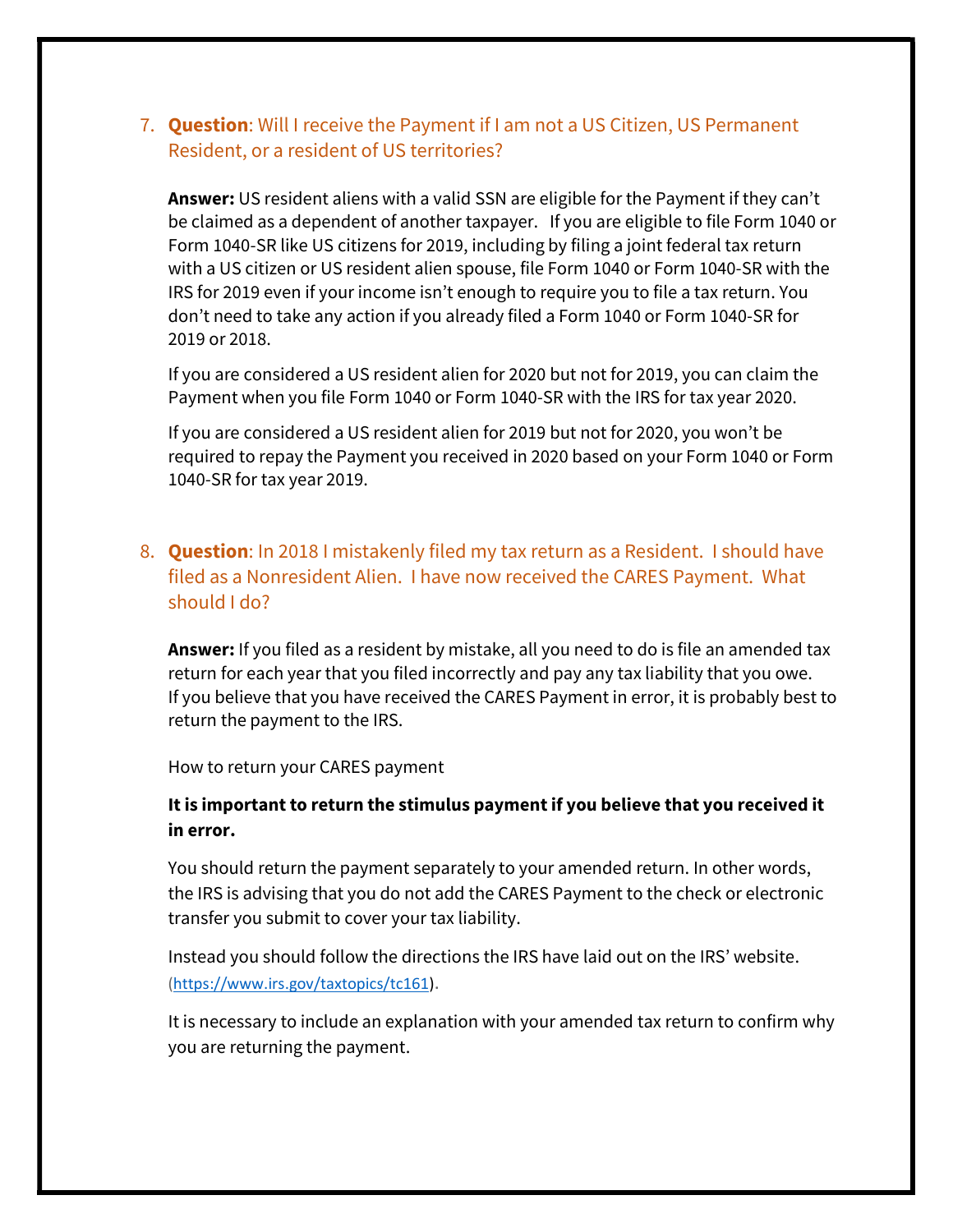You should also keep copies of everything that you send to the IRS – both physical and electronic. They may be required for any visa applications you submit in future.

# 9. **Question**: I filed as a Resident in 2018 but I have since left the United States. I received the CARES Payment to my American bank account. Am I entitled to keep this money?

Answer: Countless international students and scholars who had filed (either correctly or incorrectly) as residents for the 2018 tax year, and since left the US, have received the \$1,200 payment.

While you may be entitled to this money, as per the stated eligibility requirements of the payment, the IRS has yet to confirm whether they intended to send money to tax filers who are no longer US residents or earning US sourced income.

Whether the IRS will look to recoup this money in the coming months remains to be seen. They may stipulate that it must be accounted for on a 2020 tax return. Or alternatively, accepting the money could also conceivably affect any future US visa application you submit.

Factoring in the considerable disruption caused by COVID-19, it may be sometime before the IRS can provide total clarity on these issues.

In either scenario, the safest option is likely to return the money.

10. Question: I am an International Student attending a University in the United States as a non-resident scholar. I also teach a class at the University. Due to COVID-19 I am currently teaching my class online from my home country. Do I have a US tax filing requirement for teaching income I earn while in my home country?

Answer: Typically if you earn US sourced income you will have a US tax filing requirement. Your income will be defined as 'US sourced' if:

- the property that produces the income is located in the US;
- the services for which the income is paid were performed in the US;
- or, the income is a dividend equivalent.

If you are not a resident of the US and you are earning income from teaching a class for a US university while you are outside the US (such as your home country) this income will be treated as foreign income and is not reportable and not taxable in the US.